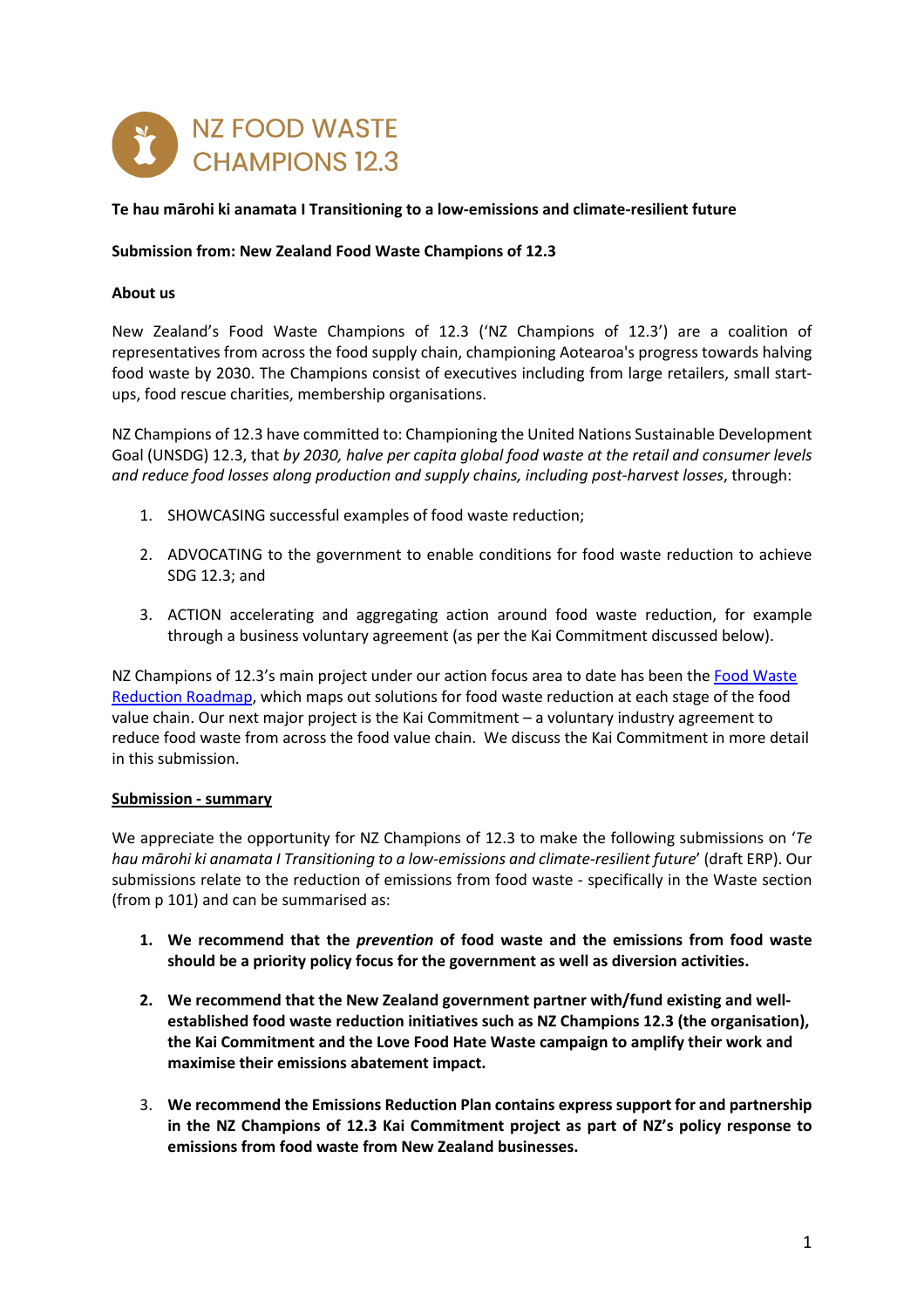#### **Submission - discussion**

## Question 89 - Do you support the target to reduce waste biogenic methane emissions by 40 per cent by 2035?

**Yes** – with two caveats: 1) We note that NZ Champions of 12.3 made a submission to the Climate Change Commission recommending a more ambitious target for food waste in line with the SDG12.3 – 50% reduction in food waste per capita by 2030; and 2) We recommend that **the Waste Section**  from Page 101 expands its current focus on emissions from food waste that is disposed of in landfills, wastewater, compost, incineration or open burning. While the 4% of emissions from biogenic methane emissions is an important statistic, it overlooks the extent to which the whole food system contributes to global emissions. International research has established that emissions from the whole food system contribute 15-30% of annual global emissions.<sup>1</sup> So, when food is grown, produced, transported, packaged, distributed, cooked and not eaten – all of the emissions produced in that process are also wasted. This is without consideration of the carbon sequestration lost from land that is cleared to grow food. Food waste reduction has emerged as a significant action for both countries and businesses to reduce their emissions that contribute to climate change. Project Drawdown has ranked reducing food waste as the third-best action humankind can take to slow down climate change.<sup>2</sup>

It is also important to acknowledge that the further along the supply chain food waste occurs, the more emissions are embedded in the food from the supply chain. Some foods are particularly emission heavy (e.g. meat and bread contain high embodied emissions). Food waste reduction at the retail and consumer stages is therefore a high impact emission mitigation activity. **We recommend that the** *prevention* **of food waste and the emissions from food waste should be a priority policy focus for the government as well as diversion activities.**

Question 90 - Do you support more funding for education and behaviour change initiatives to help households, communities and businesses reduce their organic waste (for example, food, cardboard, timber)?

**Yes** – we believe many food waste prevention and reduction initiatives in New Zealand are doing good work but rely on small grants and private donations for their operating expenses. In many cases, these initiatives are based on internationally proven programmes, e.g. NZ Champions of 12.3 as an organisation, its Kai Commitment voluntary agreement project (discussed below) and WasteMINZ' Love Food Hate Waste Campaign. **We recommend that the New Zealand government partner with/fund existing and well-established food waste reduction initiatives such as NZ Champions of 12.3 (the organisation), the Kai Commitment and the Love Food Hate Waste campaign to amplify their work and maximise their emissions abatement impact.**

## **Question 91** - What other policies would support households, communities and businesses to manage the impacts of higher waste disposal costs?

#### We refer to page 104 of the draft ERP which states:

"*To date, there has been less focus on helping businesses reduce food waste. Australia and the UK have helped different business sectors measure and reduce their food waste, with proven success. For example, Your Business is Food (Australia) helps the hospitality sector and the Courtauld Commitment* 

 $1$  Garnett, T. (2011). Where are the best opportunities for reducing greenhouse gas emissions in the food system (including the food chain) Food Policy, 36. https://doi.org/10.1016/j.foodpol.2010.10.010

<sup>2</sup> Project drawdown (2017), Table of Solutions. https://drawdown.org/solutions/reduced-food-waste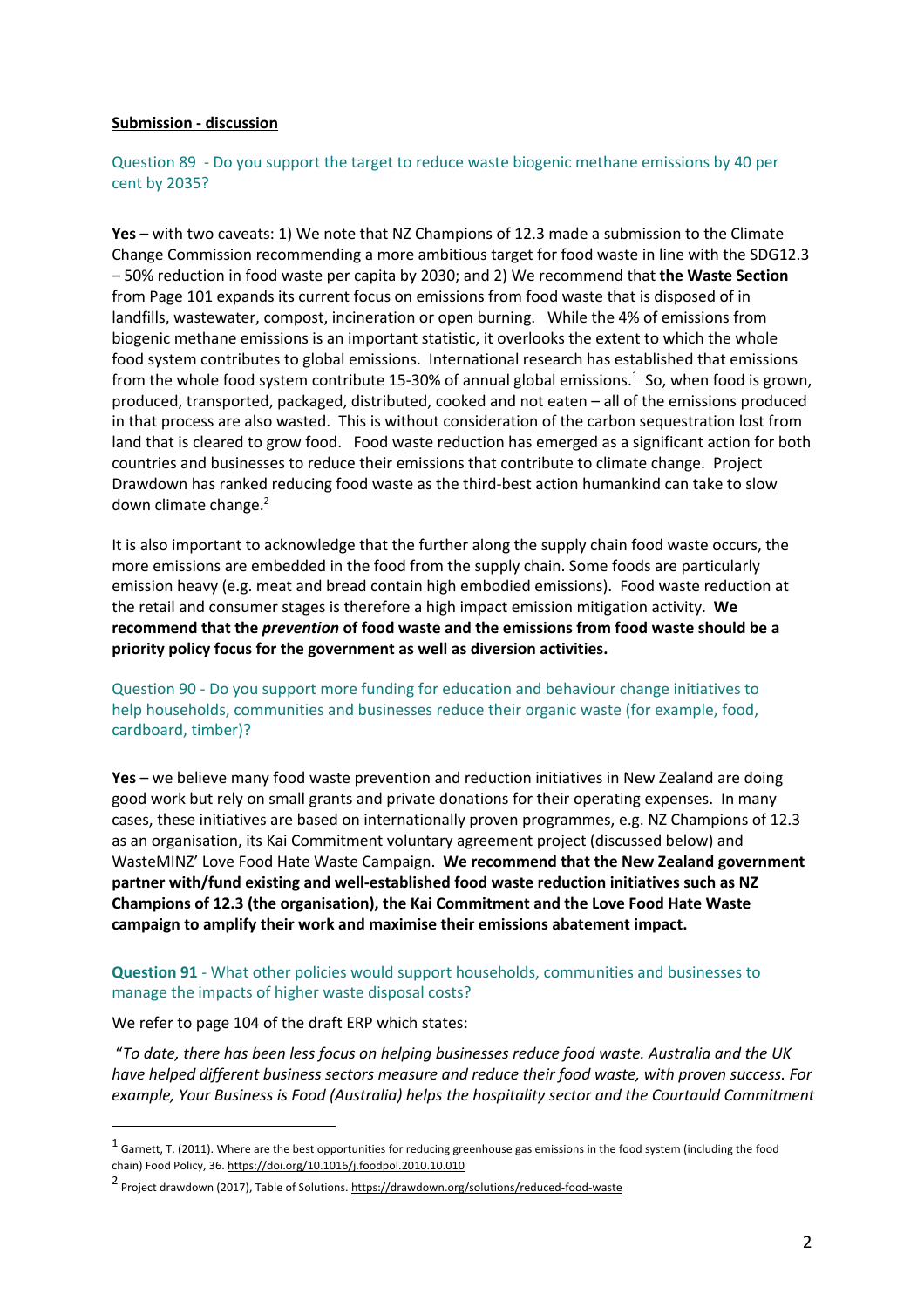## *(UK) supports retailers and food manufacturers.*

# *We could explore opportunities for New Zealand."*

**We recommend this reference be converted to confirm the Ministry for Environment's support (through its Strategic Partnerships division) of the NZ Champions of 12.3 Kai Commitment project, which is a public/private partnership to reduce food waste (and emissions from food waste) from New Zealand's food business sector and emulates the Courtauld Commitment and international best practice.**

## **The Kai Commitment voluntary industry agreement on food waste reduction**

International best practice for encouraging food waste reduction and behaviour change across the food value chain is to establish an industry voluntary agreement for businesses in the food sector. Your Business is Food, $3$  the Australian Food Pact<sup>4</sup> and the Courtauld Commitment<sup>5</sup> are both examples of industry voluntary agreements.

A voluntary industry agreement commits participants to follow a simple **Target, Measure, Act**  process to set ambition, understand where and why their waste occurs, and set an action plan to reduce food waste and emissions from food waste. Signatory businesses **Collaborate** on industrywide activities to ensure the proliferation of best practices and innovation on common food waste problems. Examples of action businesses can take are:

- Optimisation of the whole of the supply chain and identification of food waste hotspots in the industry;
- Encouraging innovative ways to repurpose surplus food;
- Embedding new criteria into designing, buying and sourcing; and
- Influencing consumer behaviour and business practices.

# *The Kai Commitment – Design Phase*

NZ Champions of 12.3 is establishing a voluntary agreement in New Zealand – the Kai Commitment, which emulates the Courtauld Commitment and the Australian Food Pact. We have secured modest funding for the exploratory set-up phase of the Kai Commitment – the **Design Phase**. There are two key goals in the Design Phase:

- To design, through a collaborative engagement process, a food business agreement (Kai Commitment) with agreed targets, obligations, and accountability to take action to deliver food waste reduction and reduce greenhouse gas emissions.
- To attract a cohort of 10 'sector leaders' who will sign up and participate in the Kai Commitment. This should evolve into a community of sharing best practices, partnerships, innovation, and enhanced sector capability.

The intention is for the Kai Commitment signatories to form a community of best practice, lead system-level change in the food sector and innovate on common waste streams across the whole supply chain.

<sup>&</sup>lt;sup>3</sup> Your Business is Food website https://newaste.org.au/ybif/

<sup>4</sup> https://www.stopfoodwaste.com.au/australian-food-pact/

<sup>5</sup> https://wrap.org.uk/taking-action/food-drink/initiatives/courtauld-commitment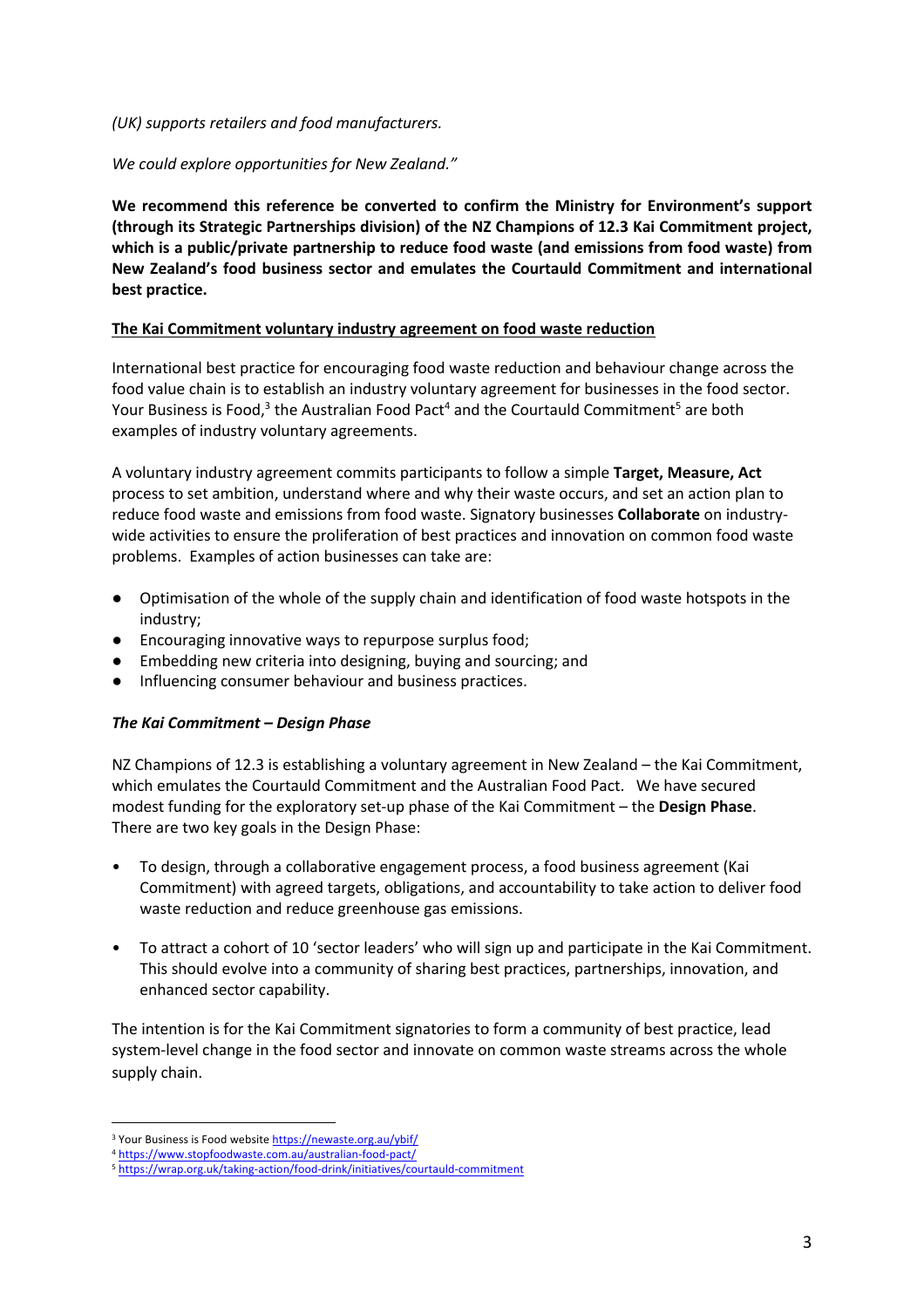The Ministry for the Environment is supporting this project through the Strategic Partnerships team and the Waste and Resources team. An Ministry for Environment representative sits on the Kai Commitment's Steering Committee as an observer. We have already confirmed participation from two large food sector businesses and will continue to recruit during 2021/2022.

# *Building a strong value proposition*

NZ Champions of 12.3's primary role will be the convenor and facilitator of the group to foster collaboration and momentum. However, international experience tells us that a strong value proposition is necessary for businesses to fully engage with the programme and for there to be a significant impact on food waste and emissions. With government support through additional funding (as happens overseas), the Kai Commitment could offer businesses additional support such as:

- **Best practice tools** to measure and report on food waste and emissions from food waste.
- **Build industry capability** access to webinars, circulating best practices and case studies.
- **Technical support** for setting action plans and implementing waste reduction initiatives.
- **Insights from international advisers** and industry-level analysis for widespread impact.
- **Active consumer** and business-facing awareness to promote food waste reduction.
- **A platform for connection across the industry**  to collaborate, share ideas and problem solve.
- **Advocacy** and advice to the government through (i.e. as a key stakeholder on infrastructure planning, regulatory changes).

For clarity, we set out the reasons why we believe the Kai Commitment represents the best policy option for New Zealand to achieve emissions abatement from commercial food waste:

- Central to The Kai Commitment is the **business case for reducing food waste**. CSR goals are also important to businesses but the attraction of the Kai Commitment is in its alignment with a business' **profitability imperative**. One global study of 700 businesses across 17 countries showed that half of the businesses that invested in food waste prevention programmes achieved a return on investment of 14:1.<sup>6</sup> Research has also established that the economic value to businesses of prevention activities is also much greater than recycling or disposal.<sup>7</sup>
- **Return on investment for government**  The Global Champions 12.3 examined the cost/benefit ratio for the UK government for a nationwide initiative to reduce food waste between 2007 to 2012 – including a voluntary agreement – the Courtauld Commitment. The collaboration stimulated innovations in food packaging, labelling changes, portion sizes and consumer education around storage and food preparation (including the Love Food Hate Waste campaign). The cost of the suite of initiatives estimated at £26m was borne by central and local government, community groups, and participating businesses. The benefits were estimated at  $\frac{26}{10}$ .6bn - a return of more than 250 to 1.8
- **●** A voluntary agreement is an **internationally recommended policy instrument** (by the World Resources Institute)9 adopted in **over 30 countries**including Japan, Germany, China, the US,

<sup>&</sup>lt;sup>6</sup> Global Champions 12.3 (2017) The Business Case for Reducing Food Loss and Waste. https://champions123.org/publication/businesscase-reducing-food-loss-and-waste<br><sup>7</sup> ReFED (2016) A Roadmap to Reduce US Food Waste By 20%. https://refed.com/downloads/ReFED Report 2016.pdf

<sup>&</sup>lt;sup>8</sup> Global Champions 12.3 (2017) The Business Case for Reducing Food Loss and Waste. https://champions123.org/publication/businesscase-reducing-food-loss-and-waste

<sup>9</sup> World Resources Institute Global Action Agenda (2020) https://www.wri.org/research/reducing-food-loss-and-waste-setting-global-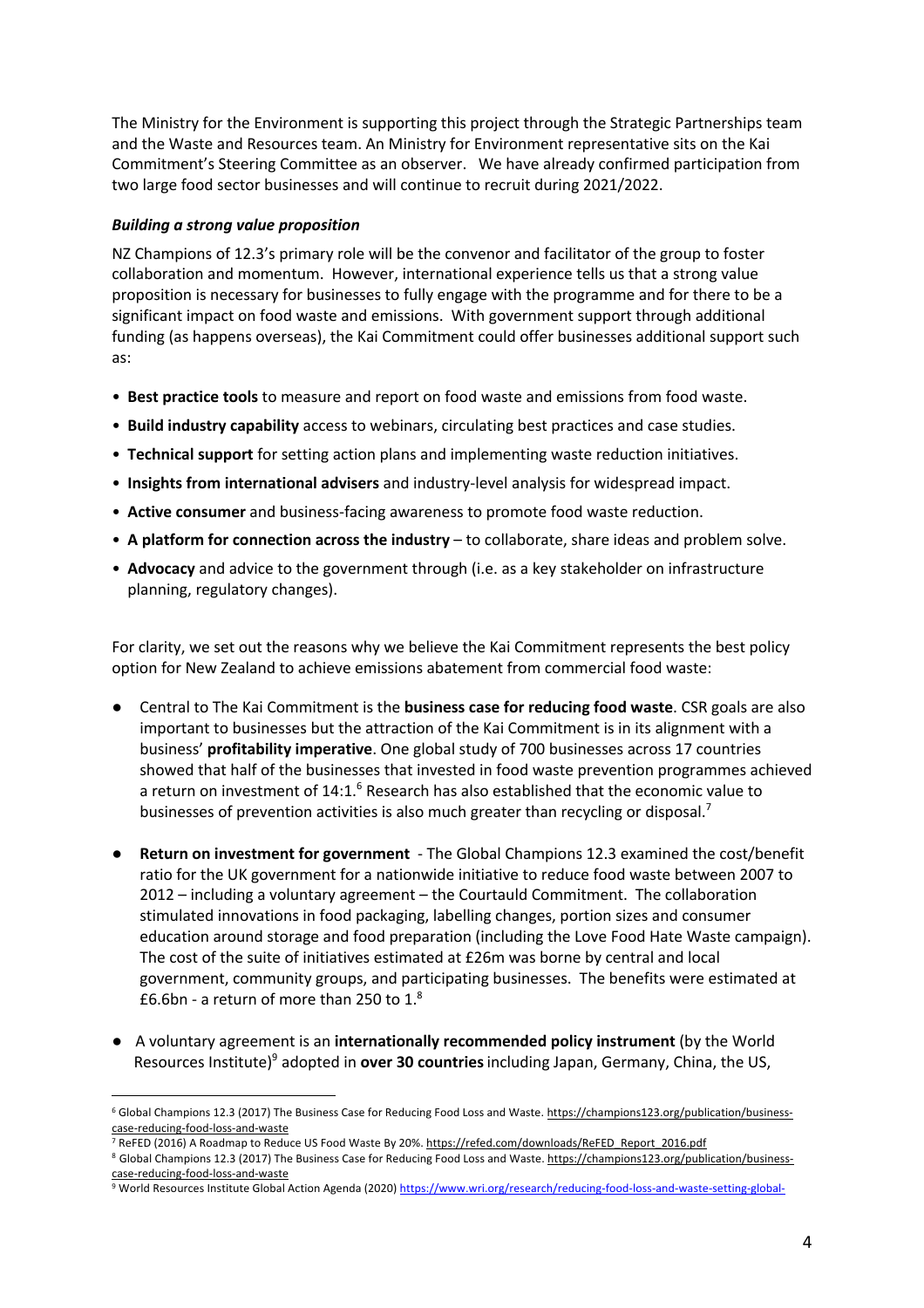Germany, The Netherlands, Canada, Norway, Australia, Mexico, Spain, Hungary and South Africa**.** The simple **Target, Measure, Act** collaborative framework was pioneered by the UK's highly successful Courtauld Commitment, which achieved a 28% reduction in food waste in its first 10 years.10 The Courtauld Commitment is now a significant contributor to the UK being on track to meet its target under the United SDG 12.3 to halve food waste by 2030. Other results include:

- In the US the Pacific Waste Reduction Alliance is (2019) has reported a 6% reduction in economic loss from food waste; $11$  and
- In Norway, the Industry Agreement on Food Waste (2017) has 42 signatories and is decreased food waste by 5% achieving an emissions reduction of 11%.<sup>12</sup>
- The World Resources Institute has produced a **'road map'** for implementing a voluntary agreement so NZ does not have to reinvent the wheel. $^{13}$
- **Urgent action is needed**  a collaborative, joined-up, sector effort is required. No other policy vehicle sparks **industry-led action, collaboration and innovation** to improve the sector as a whole. Private businesses can act more quickly and flexibly than government regulation on food waste and can make large scale changes to their food waste and influence the food waste of their consumers.
- A voluntary agreement is endorsed by NZ's leading experts on food waste (Mirosa Report) and our Champions, who are all senior leaders in the food sector.<sup>14</sup>
- A voluntary agreement supports the **principles of Te Ao Māori**. For Māori, food is a precious taonga – yet NZ is wasting food within our predominantly take-make-waste culture.
- A voluntary agreement enables businesses to drive change 'at source' but also influence staff the supply chain and consumers in making a **cultural shift towards valuing food** and practising food waste reduction activities.
- The Kai Commitment supports the government's planned transition to the more **circular food system** as set out in the consultation document for a new Waste Strategy.
- **Data is critical**: A voluntary agreement contributes to the collection of food waste data for a national baseline. It allows for the government to have visibility on data gaps and allows sectorwide insights and the identification of food waste hotspots.
- Collaborative partnerships bring **innovation**. A powerful example is the ReFED insights engine in the US, where government and private sector funding has funded the development of a comprehensive online resource providing industry data and insights and the cost/benefit analysis for a suite of solutions for businesses to access when considering their food waste reduction plans.

action-agenda

<sup>&</sup>lt;sup>10</sup> WRAP, History of the Courtauld Commitment. https://wrap.org.uk/taking-action/food-drink/initiatives/courtauld-commitment/historycourtauld-commitment

<sup>11</sup> Pacific Coast Collective Agreement to Reduce Food Waste (2019). https://pacificcoastcollaborative.org/food-waste

<sup>12</sup> Norway - Agreement to Reduce Food Waste (2017). https://www.regjeringen.no/en/aktuelt/agreement-to-reduce-food-waste/ id2558931

<sup>13</sup> World Resources Institute Global Action Agenda (2020) https://www.wri.org/research/reducing-food-loss-and-waste-setting-globalaction-agenda

<sup>14</sup> https://www.nzchampions123.org/champions-of-12-3